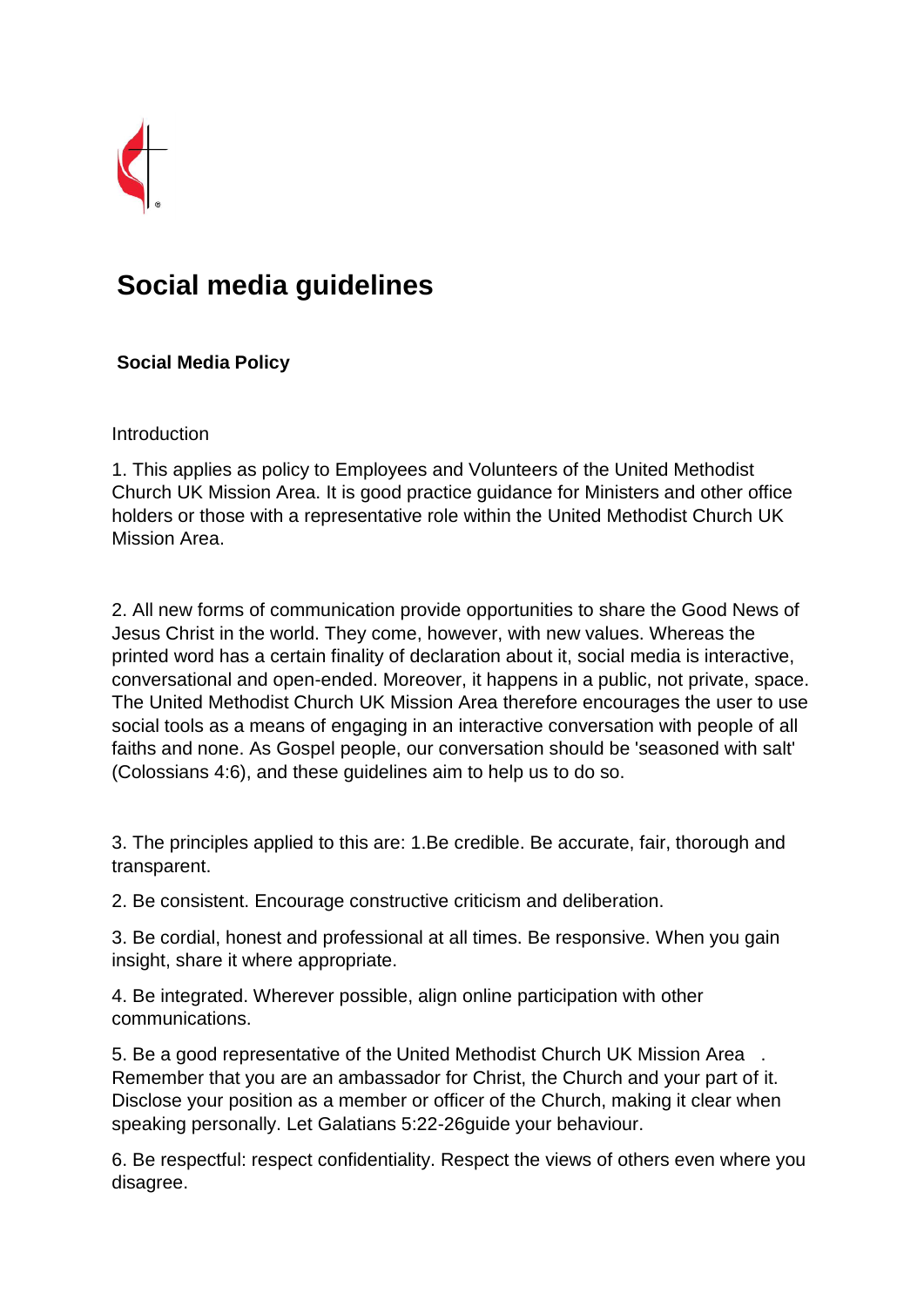### **Policy**

4. You should participate online in the same way as you would with other public forums. You take responsibility for the things you do, say or write.

5. Never share personal details like home address and phone numbers except with someone you know and trust, and if you decide to do so then use a private message. Be aware an address can be disclosed in many ways for example via photos or a GPS position as well as in written form.

6. Always remember that participating online results in your comments being permanently available and open to being republished in other media. Once something is posted to a blog or other internet site, it should be assumed to be still available even if it is later deleted from the original site.

7. Stay within the legal framework and be aware that safeguarding, libel, slander, copyright and data protection laws apply, as well as the Book of Discipline of United Methodist Church UK Mission Area .

8. For general guidelines on confidentiality, refer to Safeguarding Policy - if telling a story about anyone, ask yourself Is this my story to tell?

9.Be aware that this may attract media interest in you as an individual, so proceed with care whether you are participating in an official or a personal capacity. If you have any doubts, take advice, but remember that you are responsible for your online activities.

10. Staff should be aware of and act in line with Speaking for the United Methodist Church UK Mission Area , the Team email policy and the Team policy on the use of IT equipment, as well as With Integrity and Skill and the whistle blowing policy where necessary.

#### **Policy review and update**

The Board of Trustees and the Media and Communications Team have overall responsibility for the review and update of this policy at the beginning of each year or more regularly as required. This Policy takes effect from **04/11/2019** (subject to